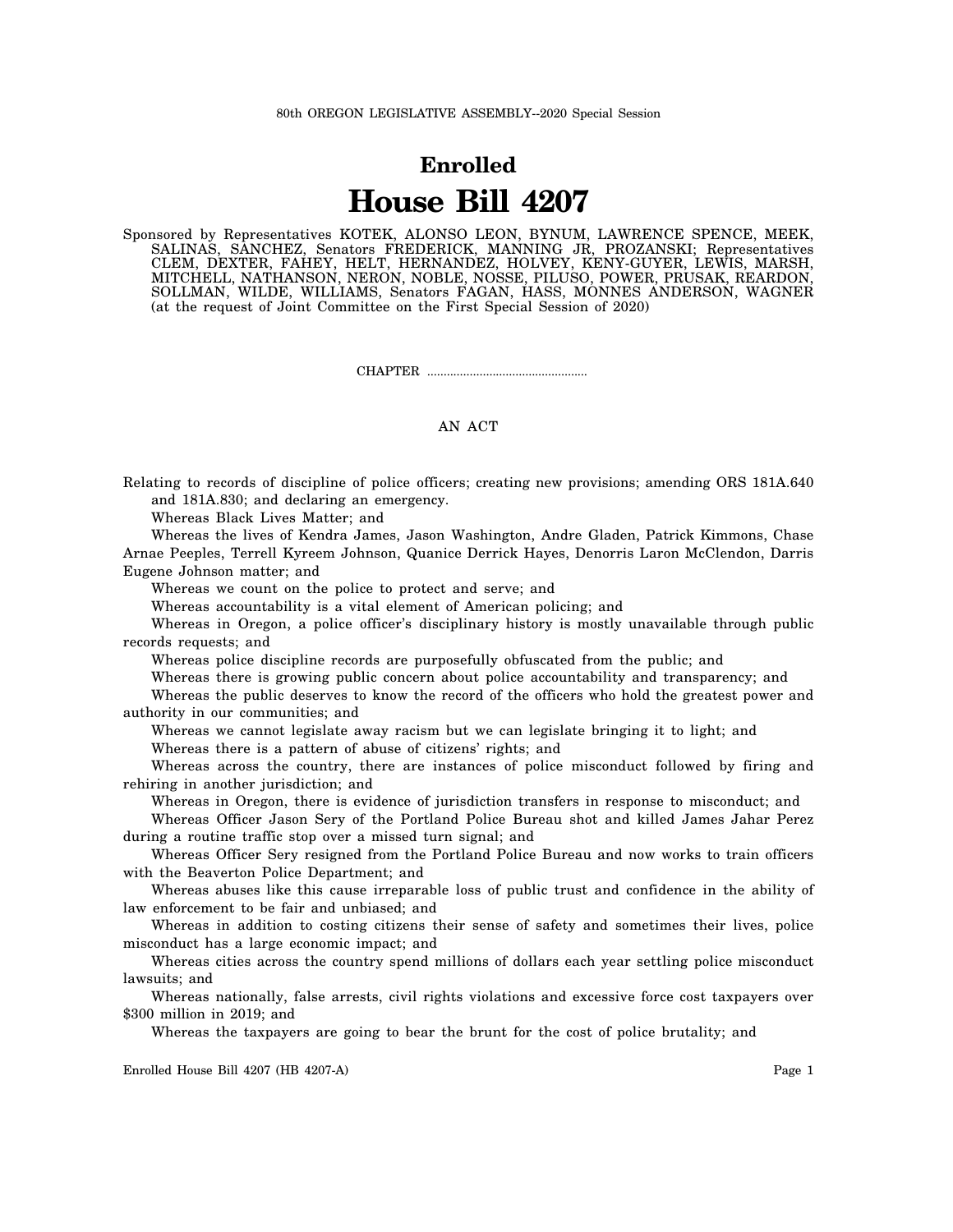Whereas without a database to track instances of police misconduct, it is difficult to know how many officers with charges of misconduct on their records leave one department and go to another; now, therefore,

## **Be It Enacted by the People of the State of Oregon:**

**SECTION 1. Sections 2 to 4 of this 2020 special session Act are added to and made a part of ORS 181A.355 to 181A.670.**

**SECTION 2. The Legislative Assembly finds that:**

**(1) It is in the public interest to have trust and transparency in the hiring of law enforcement officers.**

**(2) It is in the public interest to ensure that information relating to allegations of misconduct are not shielded in the employment process, while ensuring due process and a fair chance for police officers accused of misconduct in order to promote the hiring of individuals who represent the highest values of policing.**

**SECTION 3. (1) The Department of Public Safety Standards and Training shall establish a statewide online database of suspensions and revocations of the certifications of police officers that is accessible by the public.**

**(2) The department shall publish information on the database when the department suspends or revokes the certification of a police officer under ORS 181A.630, 181A.640 and 181A.650, including but not limited to:**

**(a) The name of the officer;**

**(b) The law enforcement unit at which the officer was employed; and**

**(c) A description of the facts underlying the suspension or revocation.**

**(3) The department shall publish the information required under subsection (2) of this section within 10 days after:**

**(a) The time for filing an appeal of the department's decision under ORS 181A.650 has passed and no appeal has been filed; or**

**(b) The decision of the department is appealed under ORS 181A.650 and the department's decision has been sustained by the Court of Appeals or the appeal has been dropped.**

**(4) The department shall submit an annual report to an appropriate committee of the Legislative Assembly summarizing and analyzing the data in the database.**

**SECTION 4. (1) As used in this section:**

**(a) "Law enforcement agency" has the meaning given that term in ORS 181A.775.**

**(b) "Personnel records" means the entire personnel file of a police officer or reserve officer, including but not limited to records of complaints and disciplinary action against the officer.**

**(2) Before extending an offer of employment to an applicant for a police officer or reserve officer position, a law enforcement agency shall request and review the applicant's personnel records from all law enforcement agencies in any jurisdiction at which the applicant was formerly employed.**

**(3) A law enforcement agency shall provide the personnel records of a police officer or reserve officer who was employed by the law enforcement agency at any time to another law enforcement agency that requests the records for review under subsection (2) of this section.**

**(4) A law enforcement agency shall retain the personnel records of a police officer or reserve officer employed by the agency for at least 10 years after the officer leaves employment with the agency.**

**(5)(a) A law enforcement agency that complies with subsection (2) of this section is immune from civil liability for any harm arising from relying on personnel records received under subsection (2) of this section.**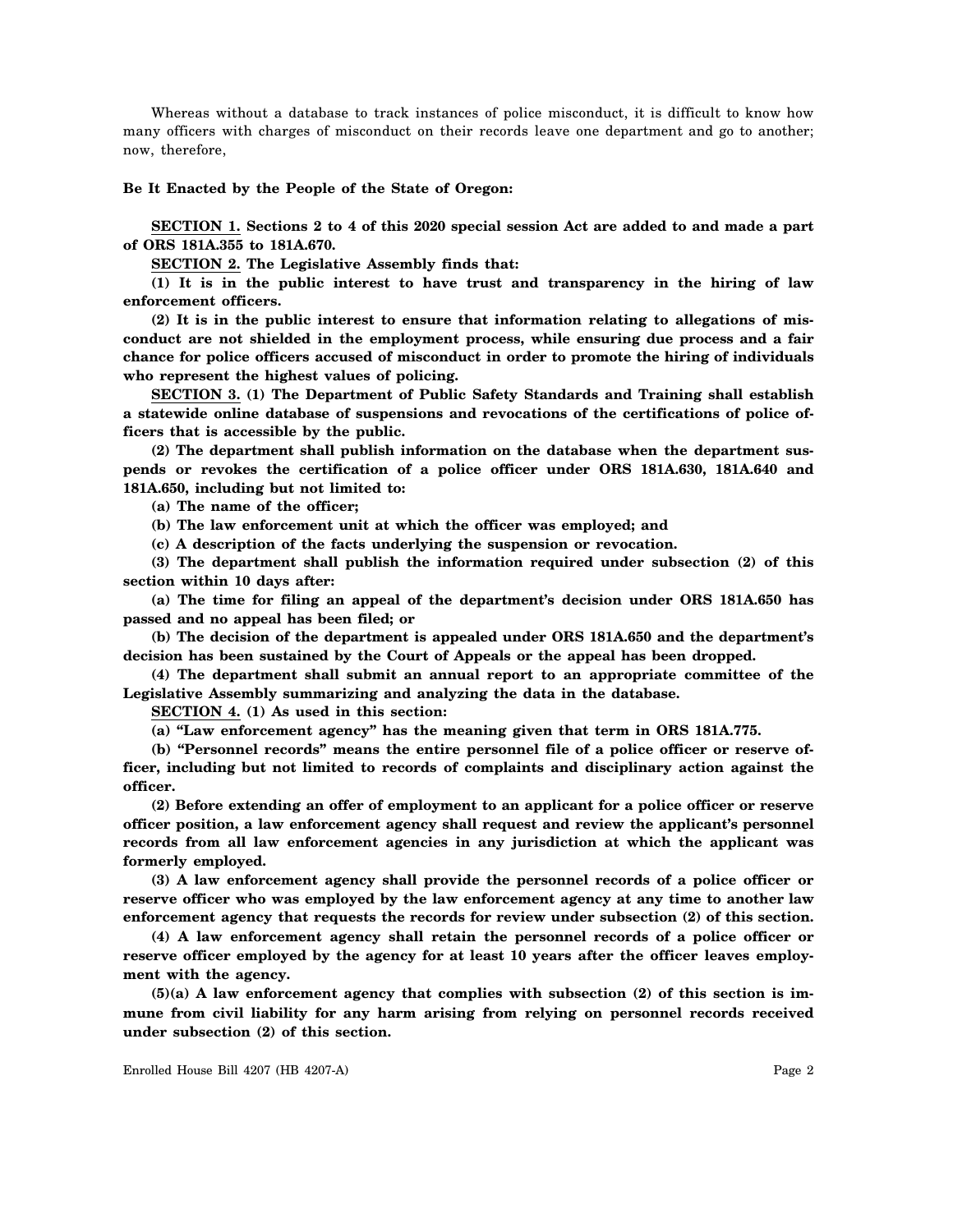**(b) A law enforcement agency that complies with subsection (3) of this section is immune from civil liability for any harm arising from providing personnel records under subsection (3) of this section.**

**(c) This subsection does not limit the liability of a law enforcement agency that fails to request, provide or retain records as required by subsections (2) to (4) of this section.**

**(d) This subsection does not limit the liability of a law enforcement agency for negligent hiring.**

**SECTION 5.** ORS 181A.830 is amended to read:

181A.830. (1) As used in this section:

(a) "Public body" has the meaning given that term in ORS 192.311.

(b) "Public safety employee" means a certified reserve officer, corrections officer, parole and probation officer, police officer or youth correction officer as those terms are defined in ORS 181A.355.

(2) A public body may not disclose a photograph of a public safety employee of the public body without the written consent of the employee. This subsection does not apply to the use by the public body of a photograph of a public safety employee.

(3) A public body may not disclose information about a personnel investigation of a public safety employee of the public body if the investigation does not result in discipline of the employee.

(4) Subsection (3) of this section does not apply:

(a) When the public interest requires disclosure of the information.

(b) When the employee consents to disclosure in writing.

(c) When disclosure is necessary for an investigation by the public body, the Department of Public Safety Standards and Training or a citizen review body designated by the public body.

**(d) To disclosures required under section 4 of this 2020 special session Act.**

[*(d)*] **(e)** When the public body determines that nondisclosure of the information would adversely affect the confidence of the public in the public body.

(5) If an investigation of a public safety employee of a public body results from a complaint, the public body may disclose to the complainant the disposition of the complaint and, to the extent the public body considers necessary to explain the action of the public body on the complaint, a written summary of information obtained in the investigation.

(6) A public body must notify a public safety employee of the public body if the public body receives a request for:

(a) A photograph of the employee.

(b) Information about the employee that is exempt from disclosure under ORS 192.345 or 192.355 (2) or (3).

(c) Information about the employee that is prohibited from disclosure by subsection (3) of this section.

**SECTION 6.** ORS 181A.640 is amended to read:

181A.640. (1) The Department of Public Safety Standards and Training may deny the application for training, or deny, suspend or revoke the certification, of any public safety officer or instructor, except a youth correction officer or fire service professional, after written notice and hearing consistent with the provisions of ORS 181A.630, based upon a finding that:

(a) The public safety officer or instructor falsified any information submitted on the application for certification or on any documents submitted to the Board on Public Safety Standards and Training or the department.

(b) The public safety officer or instructor has been convicted of a crime or violation in this state or any other jurisdiction.

(c) The public safety officer or instructor does not meet the applicable minimum standards, minimum training or the terms and conditions established under ORS 181A.410 (1)(a) to (d).

(d) The public safety officer failed to comply with ORS 181A.790 (3)(b).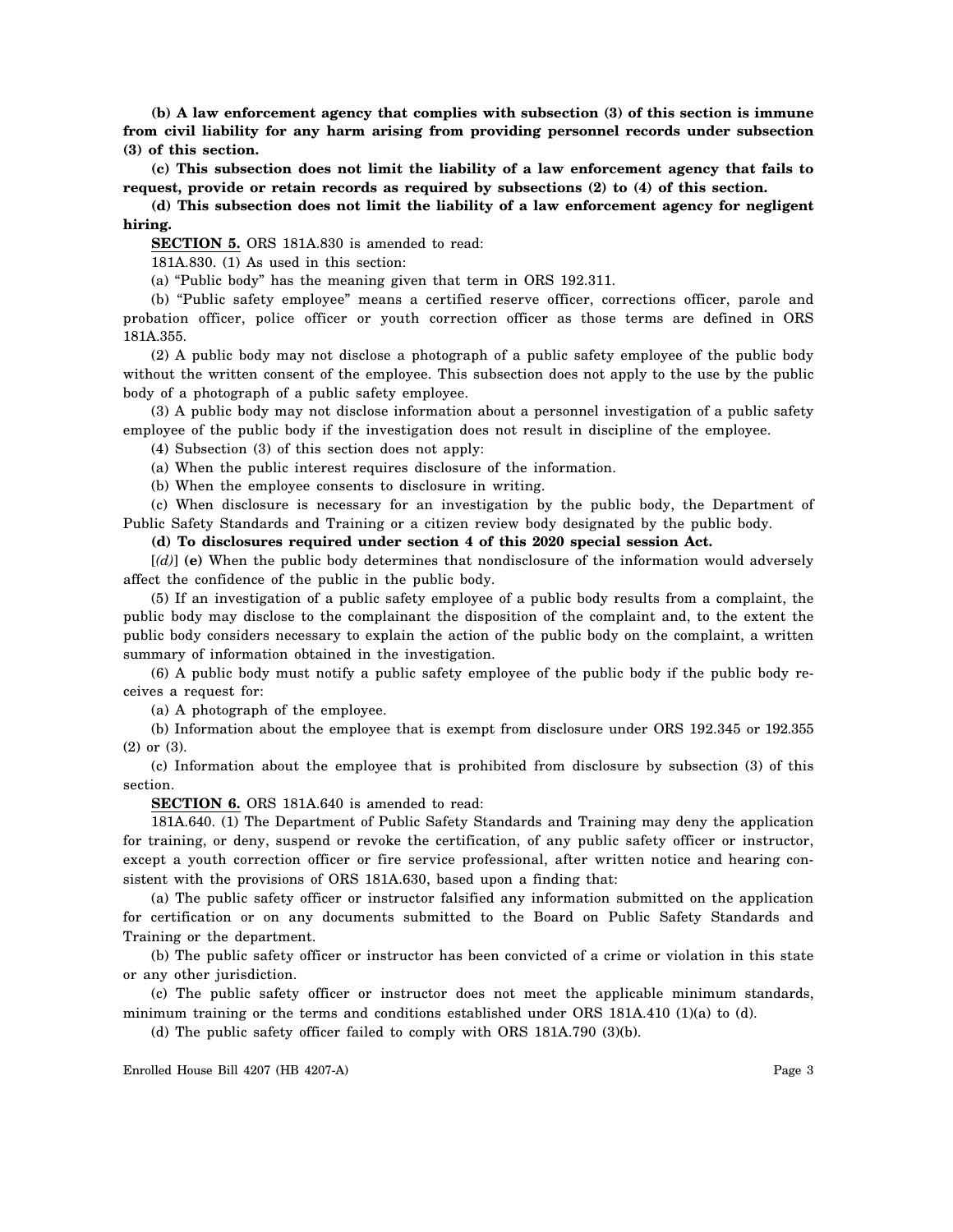**(2) The department shall deny the application for training or deny, suspend or revoke the certification of a police officer, after written notice and hearing consistent with the provisions of ORS 181A.630, based upon a finding that:**

**(a) The officer has a conviction for any offense designated under the law of the jurisdiction where the conviction occurred as being punishable as a felony or as a crime for which a maximum term of imprisonment of more than one year may be imposed;**

**(b) The officer has a conviction in any jurisdiction for any offense involving the unlawful use, possession, delivery or manufacture of a controlled substance, narcotic or dangerous drug, except for offenses involving the use or possession of marijuana;**

**(c) The officer has a conviction in any jurisdiction for any offense involving domestic violence, as defined in ORS 135.230;**

**(d) The officer has a conviction in any jurisdiction for any offense involving abuse, as defined in ORS 107.705, of a child who is under 18 years of age and is a natural child, adopted child, stepchild, a child under the guardianship of, or a child who regularly resides or formerly resided in the same household as, the officer;**

**(e) The officer is a sex offender as defined in ORS 163A.005; or**

**(f) The officer has been discharged for cause from employment as a police officer as a result of intentional conduct performed under the color of office to:**

**(A) Obtain false confessions;**

**(B) Make false arrests;**

**(C) Create or use falsified evidence, including false testimony, or to destroy evidence to create a false impression;**

**(D) Compel a person to abstain from doing, or to do, any act that the person has a legal right to do or abstain from doing;**

**(E) Deprive, or attempt to deprive, another person or persons of their legal rights; or**

**(F) Gain advantage for a public or private safety agency or for personal gain.**

[*(2)*] **(3)** The department shall deny, suspend or revoke the certification of a fire service professional, after written notice and hearing consistent with the provisions of ORS 181A.630, based upon a finding that the fire service professional has been convicted in this state of a crime listed in ORS 137.700 or in any other jurisdiction of a crime that, if committed in this state, would constitute a crime listed in ORS 137.700.

[*(3)*] **(4)** The department may deny, suspend or revoke the certification of any fire service professional after written notice and hearing consistent with the provisions of ORS 181A.630, based upon a finding:

(a) That the fire service professional falsified any information submitted on the application for certification or on any documents submitted to the board or the department; or

(b) Consistent with ORS 670.280, that the fire service professional is not fit to receive or hold the certification as a result of conviction of a crime in this state, or in any other jurisdiction, other than a crime described in subsection [*(2)*] **(3)** of this section.

[*(4)*] **(5)** The department shall deny, suspend or revoke the certification of any public safety officer or instructor, except a youth correction officer, after written notice and hearing consistent with the provisions of ORS 181A.630, based upon a finding that the public safety officer or instructor has been discharged for cause from employment as a public safety officer.

[*(5)*] **(6)** The department, in consultation with the board, shall adopt rules specifying those crimes and violations for which a conviction requires the denial, suspension or revocation of the certification of a public safety officer or instructor.

[*(6)*] **(7)** Notwithstanding the lapse, suspension, revocation or surrender of the certification of a public safety officer or instructor, the department may:

(a) Proceed with any investigation of, or any action or disciplinary proceedings against, the public safety officer or instructor; or

(b) Revise or render void an order suspending or revoking the certification.